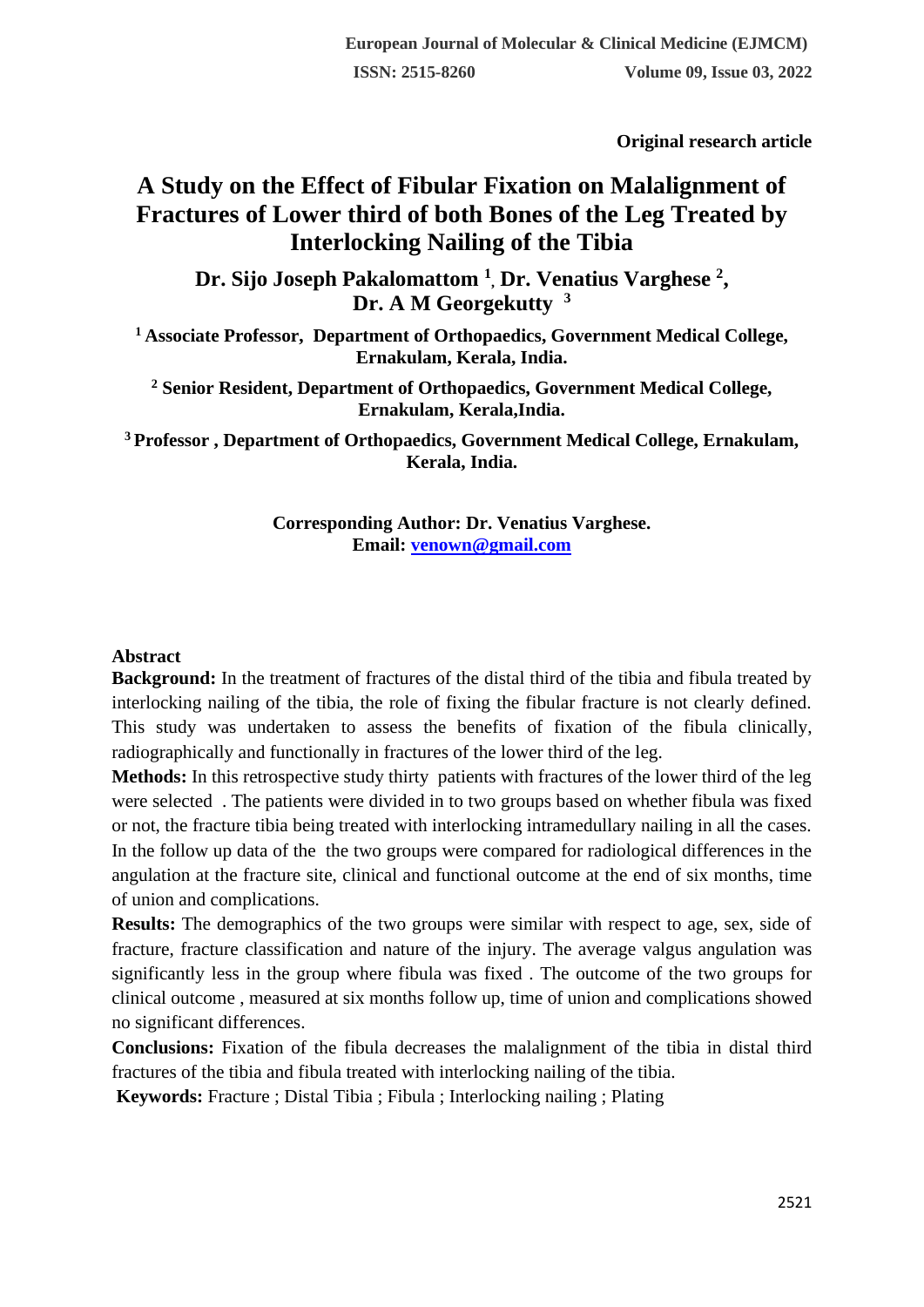# **Introduction**

Of all the long bones, the tibia has the highest incidence of diaphyseal fractures<sup>1, 2, 3, 4</sup>. Fractures of the tibial shaft are the most common of the long bone fractures. Fractures of the tibial shaft are important for two reasons – first is that they are common; the second that they are controversial and anything that is both common and controversial must be important<sup>2, 5</sup>. Because the shaft of the tibia is subcutaneous throughout its length and may have a diminished blood supply, severe complications and major disability are common outcomes1. Fractures of the tibia and fibula can range from completely undisplaced fractures with minimal soft tissue damage, to traumatic amputations. The treatment modalities described for tibia and fibula fractures range from simple cast immobilization to complex surgical procedures1.Considerable concern exists that malalignment of a healed tibial shaft fracture may result in post traumatic arthritis of the ankle or knee3,4,6,7,8. As the location of the deformity approaches the ankle or the knee, malalignment results in maldistribution of articular surface pressures that may predispose a patient to premature osteoarthritis<sup>1,8,9,10,11</sup>. The location of the mal-union is important, with distal deformities more likely to be symptomatic<sup>6, 10, 11</sup>. In the treatment of fractures of the distal third of tibia and fibula, the fibular fracture is often ignored and is not fixed because rarely is any specific treatment required for the fibula. The role of the fibula in maintaining stability after fixation of distal tibial fractures has not been clearly defined<sup>12, 13, 14</sup>. To the best of my knowledge no study on the effect of fibular fixation in patients with fractures of the both bones of lower third leg treated with intramedullary nailing of tibia is available in literature. However cadaver study on the effect of fibular plate fixation on rotational stability of simulated distal tibial fractures treated with intramedullary nailing has been done. Cadaver study concluded that fibular plate fixation increased the initial rotational stability with distal tibial fractures compared with intramedullary nailing of tibia alone<sup>15</sup>. To study the clinical relevance of fibular fixation in lower one third fractures of both bones of leg and in an effort to outline the advantage and benefits of fixation of the fibula, in comparison with those without fixation, this study was undertaken.

#### **METHODS**

This retrospective study was conducted in the Department of Orthopaedics, Government medical college, Ernakulam after the institutional research committee and ethics committee approval. Patients who presented to the Department of Orthopaedics, Government medical college, Ernakulam with distal tibia and fibula fractures from January 2015 to December 2019.

#### **Inclusion criteria:**

-fresh cases of fractures of the lower one third of shaft of tibia and fibula.

- -Patients who attained skeletal maturity.
- -Closed and Gustilo type I and type II open lower one third diaphyseal fractures of the leg.

#### **Exclusion criteria:**

-Patients with upper one third and middle one third fractures.

- -Patients who did not attain skeletal maturity.
- -Segmental fractures and Gustillo type III open fractures.
- -Fractures with intraarticular extension.
- head injury, chest injury, pathological fractures, ASA criteria >3

The study sample size was 30 selected by convenient sampling technique from records . In all cases tibial fracture was fixed with interlocking intramedullay nail. The cases were divided in to two groups depending on whether the fibula was fixed or not. Follow-up data that was taken routinely for all patients at 2 weeks, 6 weeks, 12 weeks, and 6 months postoperative will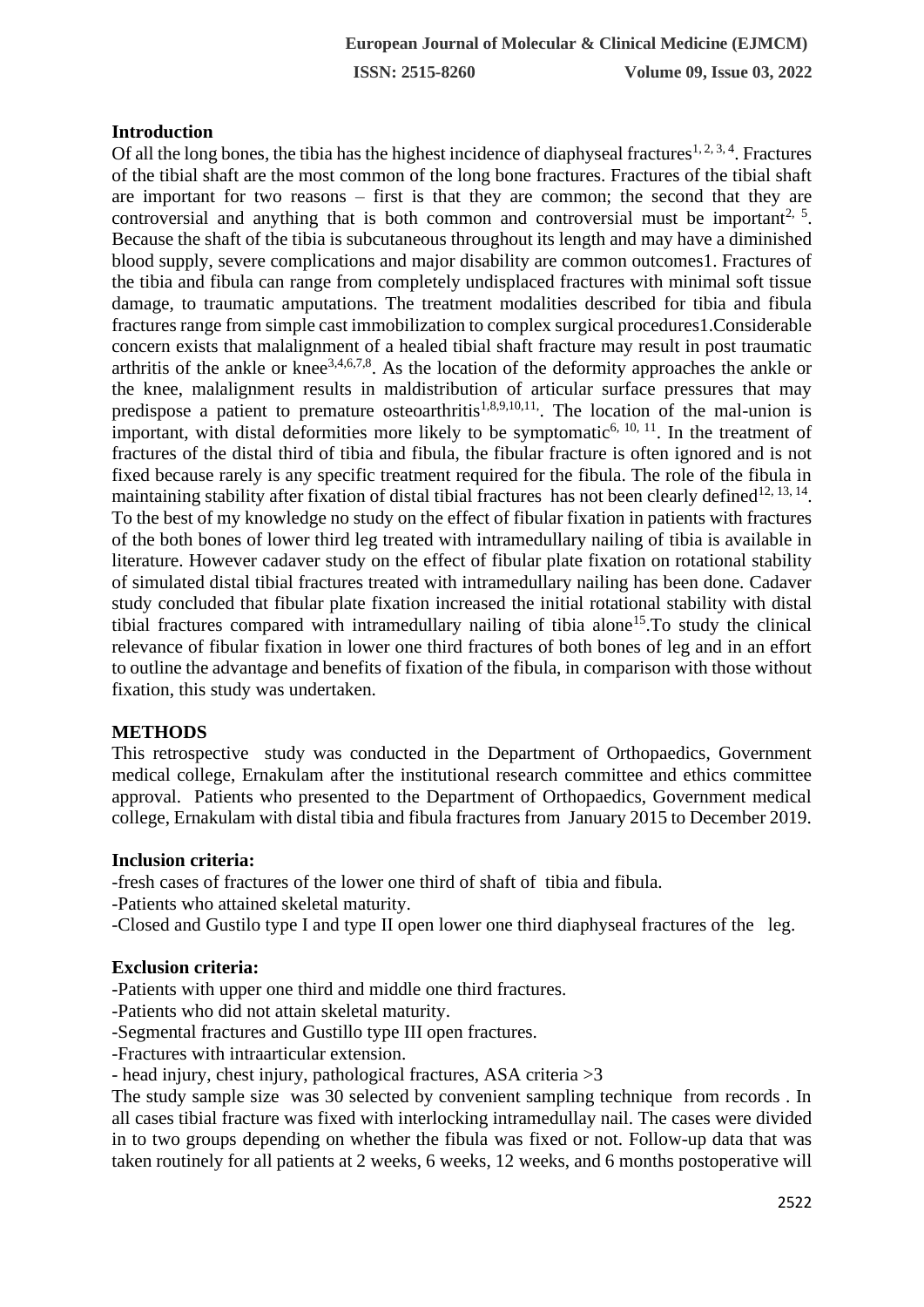be collected from the patient's case sheets and documents. The follow up data which includes serial leg x-rays and clinical examination data will be used to assess the radiological and functional outcome respectively.

In the post operative radiographs tibial malalignment was measured. The degree of the tibial angulation [varus or valgus] was measured on the anteroposterior radiographs by determining the angle formed by the intersection between the perpendicular lines drawn from the tibial plateau and tibial plafond<sup>6, 4, 7</sup>.

## **RESULTS**

In this study, thirty cases with fractures of lower one-third fractures of tibia and fibula treated from January 2015 to December 2019 at ernakulam medical college were included and data was collected from xrays and medical records. The longest duration of follow up was two years six months and shortest duration was six months. The mean duration of follow up was fourteen months.

**Age incidence**: ranged from 18 to 70 years with average age for males [who were 26 in number] being 36.16 years and average age for females [who were 4 in number] being 44.5 years. The combined average age was 37.08 years.

**Side of the fracture**: The right side was more commonly involved [20 in number] than the left side [10 in number]. When comparing cases in which fibula was fixed to those without fixation, the right side of fracture was equally distributed but left ratio was 7:3

**Nature of the injury**: Most cases were due to road traffic accidents (93%). Other mechanisms which included were fall from height, assault which accounted for 7% of cases.

**Pattern of the fracture**: 60% were simple transverse type of fracture and 30% were simple oblique type. Wedge fragmented type accounted for 5 %. Complex spiral type was present in 5 % of patients.

**Type of fracture [Open or closed]:** In the study 90.3% of cases were closed fractures and 9.7% were open fractures of the tibia. Among the patients with fibula fixed 14 (82.3 %) out of 17 were closed fractures. In the second group with no fibula fixation 10 76.9%) were closed fractures. In the group with fibula fixation, two patients had type I and two had type II open fracture. In the group without fibular fixation two were type I and one patient had type II open fracture.

**Assessment of radiological valgus/varus angulation**: Of the thirty cases twenty four cases went to valgus angulation . The average valgus deformity of the tibia in patients in whom fibula was fixed was 6.69° and those in whom fibula was not fixed was 9.05°. To assess the effect of angulation, the patients were divided into 4

- Groups<sup>16</sup>:
- 1. Excellent : 0 -1<sup>°</sup> valgus / varus
- 2. Good :  $2 5^{\circ}$  valgus / varus
- 3. Fair:  $6 10^{\circ}$  valgus / varus
- 4. Poor :  $>10^{\circ}$  valgus / varus

37.5% of patients with fibular fixation had good results, 50% of patients had fair and 12.5% had poor results. Among the patients in whom fibula was not fixed 10% had good results, 65% had fair and 25% had poor results.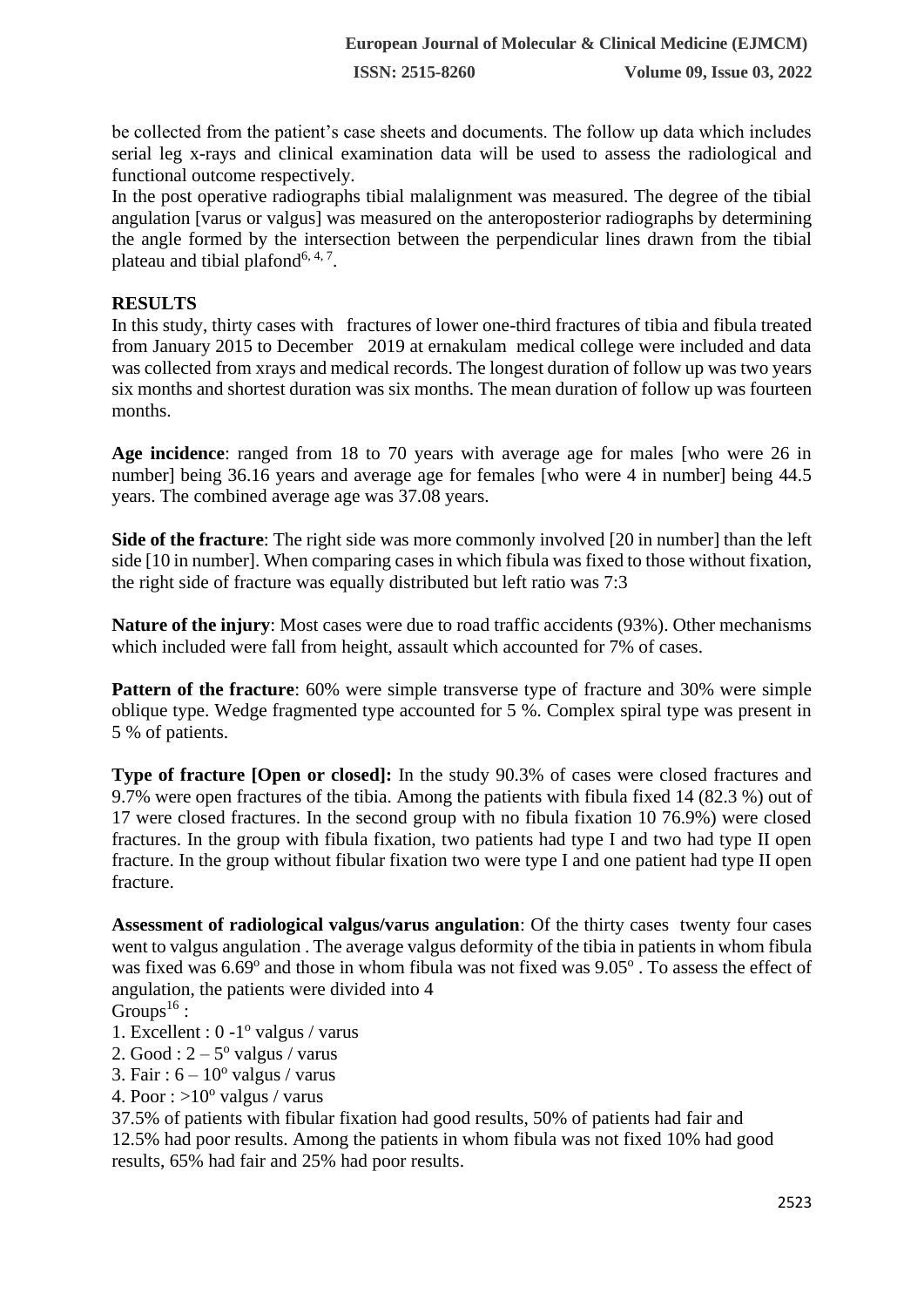**ISSN: 2515-8260 Volume 09, Issue 03, 2022**

## **Association of range of movements at the ankle [expressed as a percentage] with**

**fixation of fibula**: The mean range of movements in patients with fibula fixation was 66.98% and that in whom fibula is not fixed was 68.20%

To assess the range of movements at the ankle, the patients were divided in to 4 groups32:

- 1. Excellent : 100% motion of ankle
- 2. Good : >75% motion of ankle
- 3. Fair : 50 75% motion of ankle
- 4. Poor : <50% motion of ankle

In patients with fibula fixed, 4 had good results, 12 had fair and 1 had poor results. In patients without fibula fixation 4 had good results and 9 had fair results.

**Time of union**: Mean time of union in patients with fibula was fixed were 5.47 months and those in which fibula was not fixed was 5.28 months.

**Complications:** Three out of the 17 patients in whom fibula was fixed developed superficial wound infections at the fibular wound site.

According to Johner and Wruh's criteria<sup>16</sup> patients were divided into four groups – those with excellent, good, fair and poor results. Among the cases with fibula fixed, 4 (23.5%) had good results, 12 (70.5%) had fair and 1 (6%) poor result. Among the 13 patients in whom fibula fixation was not done, 2 (15%) had good results and 11 (85%) had fair results

| <b>GENDER</b> | <b>No. OF PATIENTS</b> | PERCENTAGE |  |
|---------------|------------------------|------------|--|
| <b>FEMALE</b> | 26                     | 86%        |  |
| <b>MALE</b>   | 14                     | 14%        |  |
| <b>TOTAL</b>  | 30                     | 100%       |  |

#### **TABLE 1: GENDER DISTRIBUTION OF STUDY**

| TADLE 2: AGE DISTRIBUTION OF STUDY |                        |                   |  |
|------------------------------------|------------------------|-------------------|--|
| AGE                                | <b>No. OF PATIENTS</b> | <b>PERCENTAGE</b> |  |
| $<$ 30                             | 3                      | 10%               |  |
| $40 - 50$                          | 10                     | 33%               |  |
| $50 - 60$                          | 11                     | 37%               |  |
| $>60$                              | 6                      | 20%               |  |
| <b>TOTAL</b>                       | 30                     | 100%              |  |

## **TABLE 2: AGE DISTRIBUTION OF STUDY**

#### **TABLE 3 : Association of Fibula fixation with side of fracture**

| <b>SIDE OF FRACTURE</b> | <b>FIBULA FIXATION</b> |                |
|-------------------------|------------------------|----------------|
|                         | YES                    | N <sub>C</sub> |
| <b>LEFT</b>             |                        |                |
| <b>RIGHT</b>            |                        |                |
| <b>TOTAL</b>            |                        |                |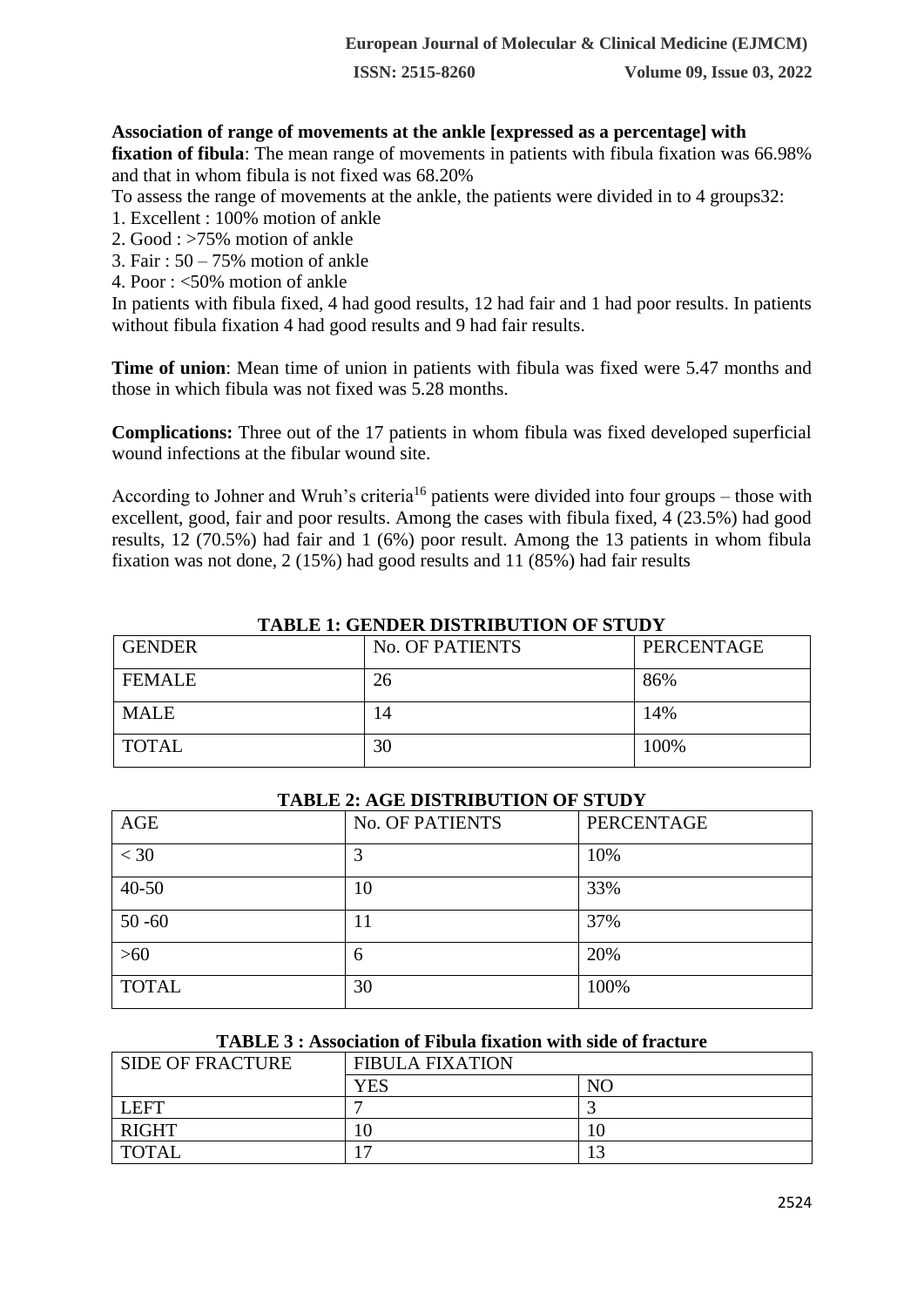| NATURE OF INJURY | <b>FIBULA FIXATION</b> |     |
|------------------|------------------------|-----|
|                  | <b>YES</b>             | NO. |
| <b>RTA</b>       | 14                     |     |
| <b>OTHERS</b>    |                        |     |
| <b>TOTAL</b>     |                        |     |

**TABLE 4: Association of fibula fixation with nature of Injury**



**FIGURE 1: TYPE OF FRACTURE**

| <b>TABLE 5:</b>  |                        |    |  |
|------------------|------------------------|----|--|
| TYPE OF FRACTURE | <b>FIBULA FIXATION</b> |    |  |
|                  | YES                    | NC |  |
| <b>OPEN</b>      |                        |    |  |
| <b>CLOSED</b>    | 14                     |    |  |
| <b>TOTAL</b>     |                        |    |  |



**FIGURE 2 : Association of radiological valgus score with fibula fixation**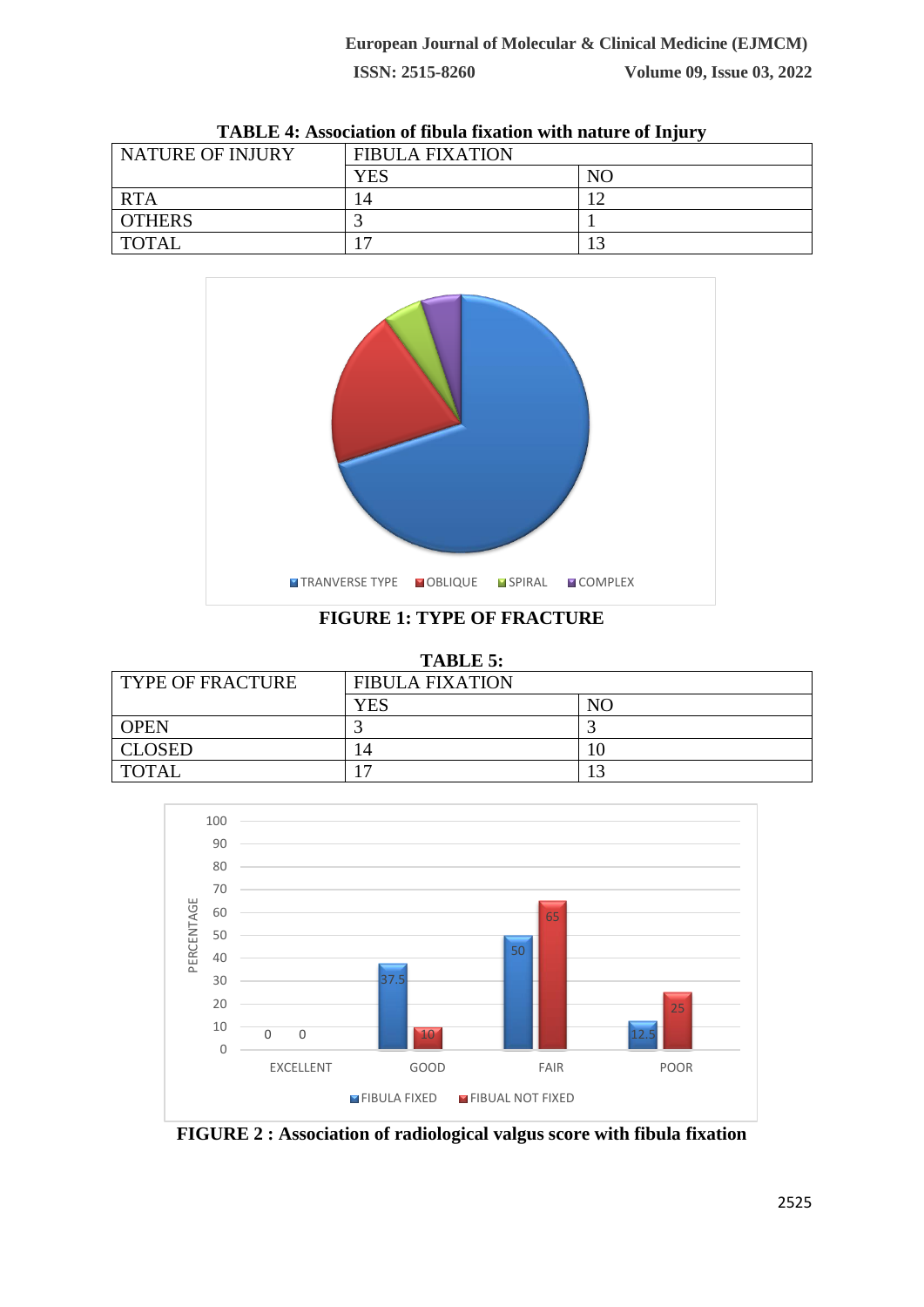

**Figure 3: Association of range of movement at the ankle with fibula fixation**

# **DISCUSSION**

The role of fibula fixation in distal third fractures of the shaft of tibia and fibula has not been clearly defined<sup>12, 13, 14</sup>. This study was conducted in 30 patients to analyse the results of fixing the fibula fracture in fractures of the lower third of shaft of tibia and fibula when compared with cases in which fibula is not fixed. In all of the cases, the fracture tibia was treated with interlocking intramedullary nailing.

The demographics of the two groups, with and without fibular fixation were similar with respect to age, sex, side of the fracture, fracture classification, nature of the injury and open fractures. Of the thirty cases twenty four cases went to valgus angulation. The probable reasons could be: (1) the relatively wider diameter of the medullary canal of the distal fragment decreases the amount of fixation with less contact surface between the nail and the bone<sup>3</sup>. This in turn can result in the distal fragment going for valgus/varus angulation. (2) the short distal tibial segment (3) the most important factor in avoiding malreduction of distal fragment is ensuring that the guidewire is placed in the exact middle of the medullary canal and that it is perpendicular to the tibial plafond. Any variation from this can result in the distal segment going for valgus/varus angulation<sup>2, 6, 17</sup>. (4) comminution at the fracture site.

The average valgus angulation was significantly less when fibula was fixed when compared to those where fibula was not fixed. Additionally, patients in whom fibula was fixed are more likely to have good valgus score . The fixation of the fibula establishes the length of the lateral column. When the fixation of the fibula is done prior to nailing of the tibia, it helps to restore the alignment of proximal and distal tibial fragments<sup>17</sup>. This may be the reason for less valgus angulation in cases where fibula was fixed.

Patients treated with fixation of fibula had comparatively higher complications than those without fibula fixation . Three out of 16 patients treated with fixation of fibula developed superficial wound infections over the fibular wound site. All the three infections were controlled by appropriate dressing and antibiotics, Assessment of results according to Johner & Wruh's criteria showed that the distribution of results were statistically similar between patients with and without fibula fixation .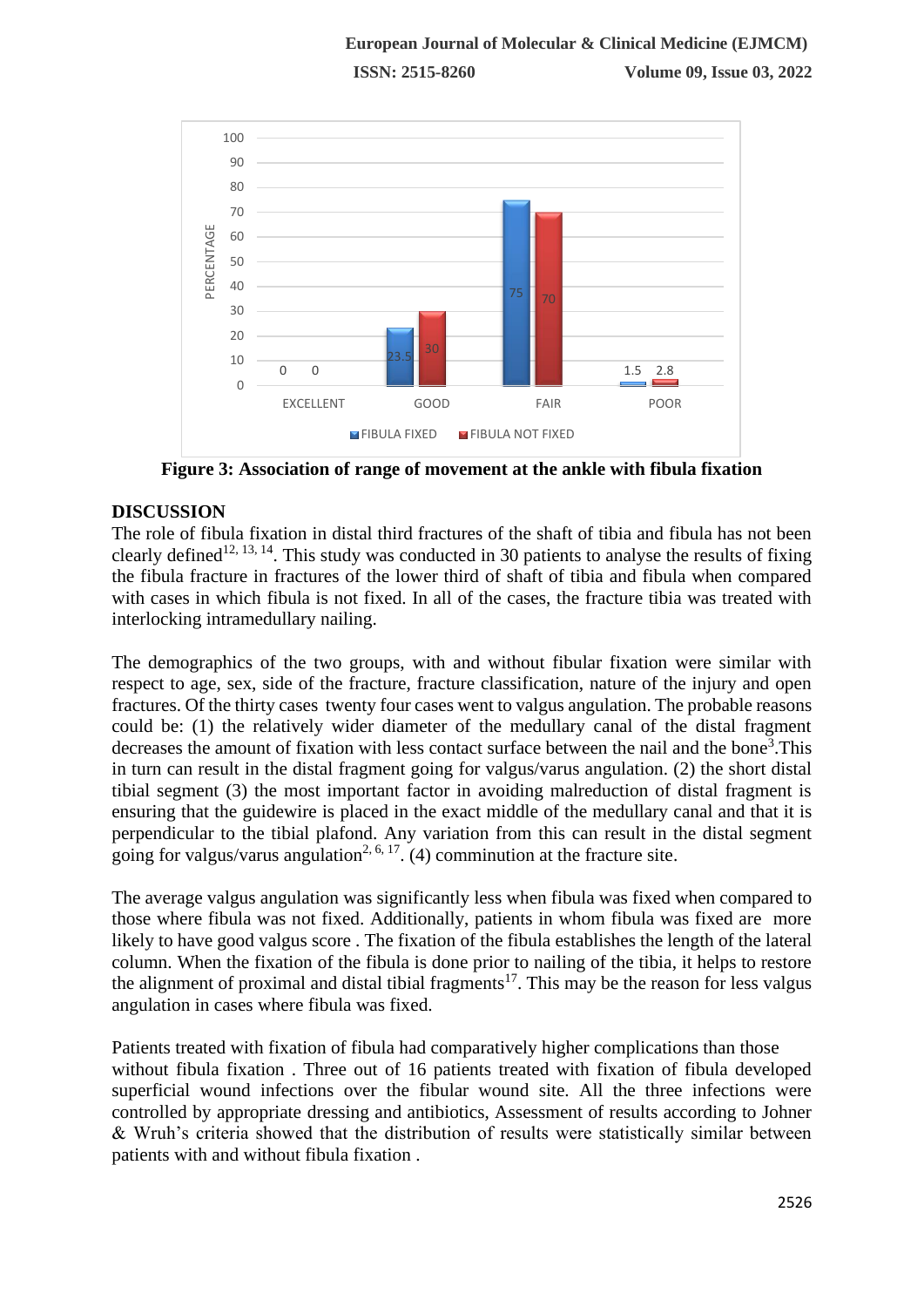**ISSN: 2515-8260 Volume 09, Issue 03, 2022**

# **CONCLUSION**

Based on the results of the study, the following conclusions were reached:

1. The tibia malalignment [valgus angulation] was significantly less in patients in whom fibula was fixed in lower third tibia and fibula fractures compared to those in whom fibula was not fixed.

2. The functional outcome after 6 months follow up between patients with and without fibula fixation were statistically similar.

3. There is no significant difference in the time of union of the tibial fracture between the two groups of patients.

4. There was no significant difference in the rate of complications between the two groups.

## **DECLARATIONS**

*Funding:* This research did not receive any specific grant from funding agencies in the public, commercial, or not-for-profit sectors.

*Ethical approval:* IRB approval was obtained for the submitted work at our institution.

## **REFERENCES**

- 1. Chapman M W. Fractures of the tibial and fibular shafts.In: Chapman M W, editor. Chapman's orthopaedic surgery.3rd edition, vol 1. Philadelphia: Lippincott Williams and Wilkins; 2001.p 755-810.
- 2. Rockwood C A Jr,Green O P,Bucholz R W,Heckman J D. Fractures of the tibia and fibula.In:Rockwood C A,Green D P,editors.Rockwood and Greens Fractures in adults. 4th Ed, vol 2.Philadelphia: Lippincott-Raven; 1996.p 2127-2200.
- 3. Rolando M. Puno., Joseph T. Teynor, Nagano Junji., Gustilo R. Critical analysis of results of treatment of 201 tibial shaft fractures. Clin Orthop. 1986; 212: 113-121.
- 4. Merchant T.C., Dietz F.R. Long term follow up after fractures of the tibial and fibular shafts. J Bone Joint Surg Am. 1989; 71-A: 599-606.
- 5. Nicoll E.A. Fractures of the tibial shaft. A survey of 705 cases. J Bone Joint Surg Br. 1964; 46-B: 373-387.
- 6. Browner B D,Jupiter J B,Levine A M,Trafton P G. Tibial shaft fractures.In:Browner B D,Jupiter J B,Levine A M,Trafton P G,editors. Skeletal trauma.3rd ed,vol 2.Philadelphia:Saunders;2003.p2131-2255.
- 7. Puno R.M., Vaughan J.J., Fraunhofer J.A., Stetten M.L., Johnson J.R. A method of determining the angular malalignments of the knee and ankle joints resulting from a tibial mal-union. Clin Orthop. 1987; 223: 213-219.
- 8. Tarr R.R., Resnick C.T., Wagner K.S., Sarmiento A. Changes in tibiotalar joint contact areas following experimentally induced tibial angular deformities. Clin Orthop. 1985; 199: 72-80.
- 9. Kettelkamp D.B., Hillbery B.M., Murrish D.E., Heck D.A. Degnerative arthritis of the knee secondary to fracture mal-union. Clin Orthop 1988; 234: 159-169.
- 10. Schoot D.K.E., Outer A.J.D., Bode P.J., Obsermann W.R., Vugt A.B. Degenerative changes at the knee and ankle related to mal-union of tibial factures – 15 year follow up of 88 patients. J Bone Joint Surg Br. 1996; 78-B: 722-725.
- 11. McKellop H.A., Llinas A., Sarmiento A. Effects of tibial malalignment on the knee and ankle. Orthop. Clin. North Am. 1994; 25: 415-423
- 12. Teitz C.C., Carter D.R., Frankel V.H., Washington S. Problems associated with tibial fractures with intact fibula. J Bone Joint Surg Am. 1980; 62-A: 770-776.
- 13. Weber T.G., Harrington R.M., Henley M.B., Tencer A.F. The role of fibular fixation in combined fractures of the tibia and fibula: a biomechanical investigation. J. Orthop Trauma.